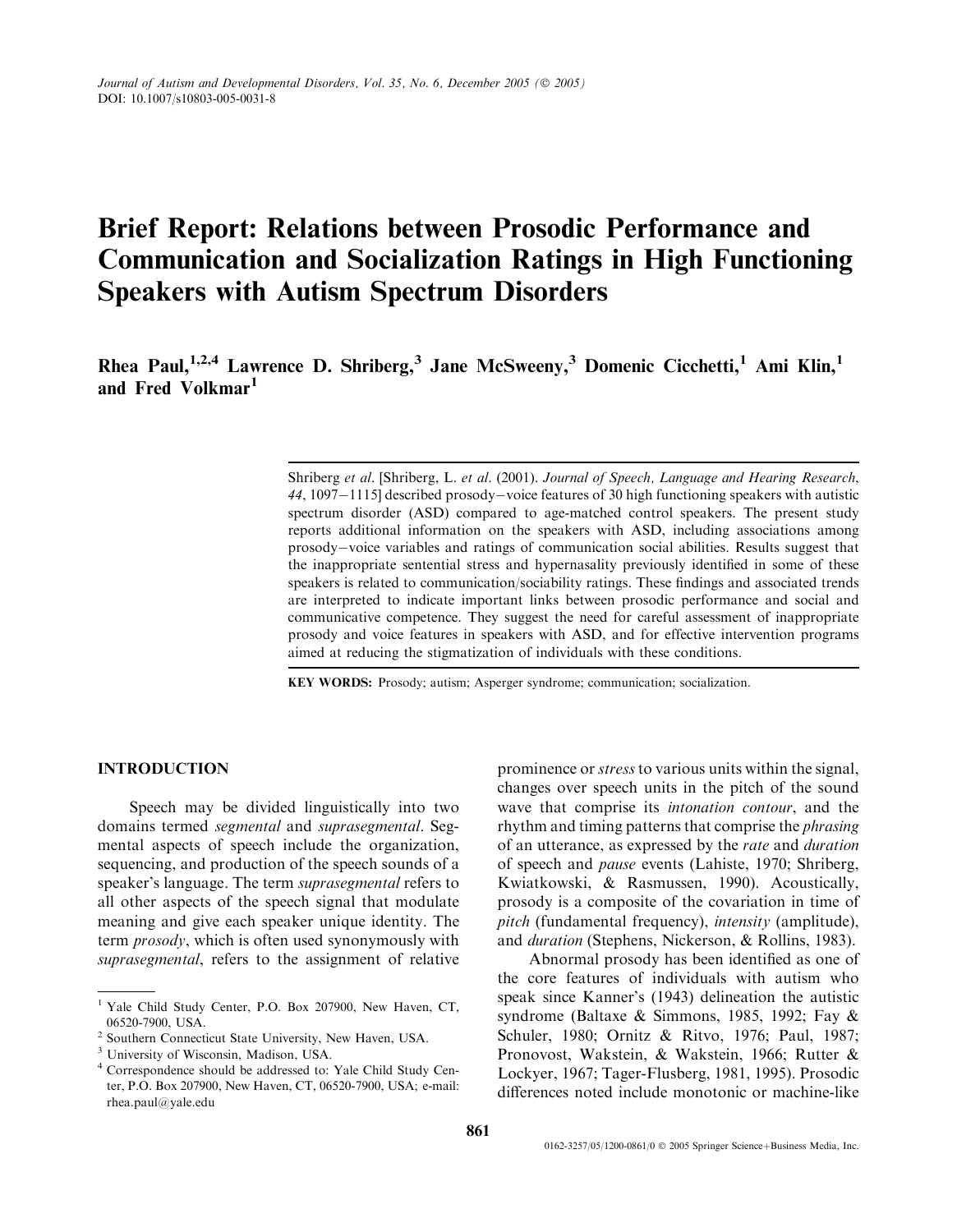intonation, aberrant stress patterns, deficits in pitch and intensity control, and differences in voice quality. When these inappropriate patterns are present, observations suggest that they tend to persist over time, even when other aspects of language improve (DeMyer et al., 1973; Kanner, 1971; Rutter & Lockyer, 1967; Simmons & Baltaxe, 1975). Prosodic deficits have not been universally reported in individuals with Autistic Spectrum Disorder (ASD), however. Simmons and Baltaxe (1975), for example, found that only four out of the seven adolescents (57%) with autism they studied had notable suprasegmental differences in their speech. Consistent with Simmons' and Baltaxe's (1975) findings, Shriberg *et al.* (2001) reported that 14 out of 30  $(47%)$  of participants were ranked as ''low'' on a measure of  $overall$  prosody-voice performance, with the remaining 53% considered to have adequate prosody. When suprasegmental differences are present, however, they constitute one of the most significant obstacles to social integration. Mesibov (1992) and VanBourgondien and Woods (1992) reported anectodally that it is the vocal presentation of individuals with autism that most immediately creates an impression of oddness.

Shriberg *et al.* (2001) described the pros $ody-$ voice profiles of fifteen  $10-49$  year-old male individuals with high functioning autism (HFA), 15 male speakers of approximately the same age with Asperger syndrome (AS), and 53 same-aged male individuals with typical speech development. Findings indicated that, compared to the typically developing speakers, significantly more participants in both the HFA and AS groups had residual articulation distortion errors. Speakers with AS were more voluble than speakers with HFA, but otherwise there were few statistically significant differences between these two groups of speakers with Autism Spectrum Disorder (ASD). Significant differences between subjects with ASD and typical speakers were reported for the percentage of utterances coded as inappropriate within the prosody domains of *phrasing* (i.e., excessive repetitions and revisions) and stress (i.e., inappropriate emphasis within and across words), and within the voice domain termed resonance (excessive nasality). The present report extends the findings described by Shriberg et al. (2001) to determine whether the prosody-voice status of the 30 speakers with ASD was associated with ratings of communicative and social ability, as measured by a standard assessment of adaptive behavior and a standard autism diagnostic instrument. Shriberg and Widder  $(1990)$  reported that prosody-voice characteristics, indexed by the PVSP, were significantly correlated with level of independent living in a group of 40 adults with intellectual impairment. If the examined relations are found in the present study, this finding would warrant the development of intervention programs that address prosody-voice deficits, for the purpose of reducing stigmatization of individuals with these conditions, and possibly increasing their potential for independent living.

# METHOD

## Participants

A data set of 30 male participants with HFA or AS was obtained from cases seen through a large project on the nosology, neuropsychology, and neurobiology of higher functioning autism and related conditions in the Developmental Disabilities Section of the Yale Child Study Center. These subjects are the same ones reported in Shriberg *et al.* (2001), who were shown to have significant differences in prosodic production from typical speakers in the areas of phrasing, stress, and resonance. The protocol for identifying these subjects, as part of the larger study of autism spectrum disorders, included completion of standardized assessments of cognitive, language, and social-adaptive functioning, and a videocassette recording of a conversational speech sample obtained during a semi-structured diagnostic interview. Diagnostic characterization included the Autism Diagnostic Interview-Revised (ADI-R; Lord, Rutter, & LeCouteur, 1994) and the Autism Diagnostic Observation Schedule-Modules 3 & 4-Generic (ADOS-G; Lord *et al.*, 2000). Diagnostic assignment followed DSM-IV criteria for autism and AS (American Psychiatric Association, 1994). In accordance with these criteria, none of the individuals assigned the diagnosis of AS had speech or language delay or marked deviance during the first 3 years of life (Klin & Volkmar, 1997; Volkmar et al., 1994). Clinical diagnoses were confirmed independently by two experienced clinicians (AK and FV) who have demonstrated high interrater reliability in a larger study of the same database from which the present subjects are drawn (Klin, Lang, Cicchetti, & Volkmar, 2000).

Table I includes age and assessment information for the 30 participants. Speakers ranged in age from 10 to 49 years; 18 (60%) were  $10-20$  years of age, and the remaining  $12 (40\%)$  were  $20-49$  years of age. The mean ages of speakers in the HFA and AS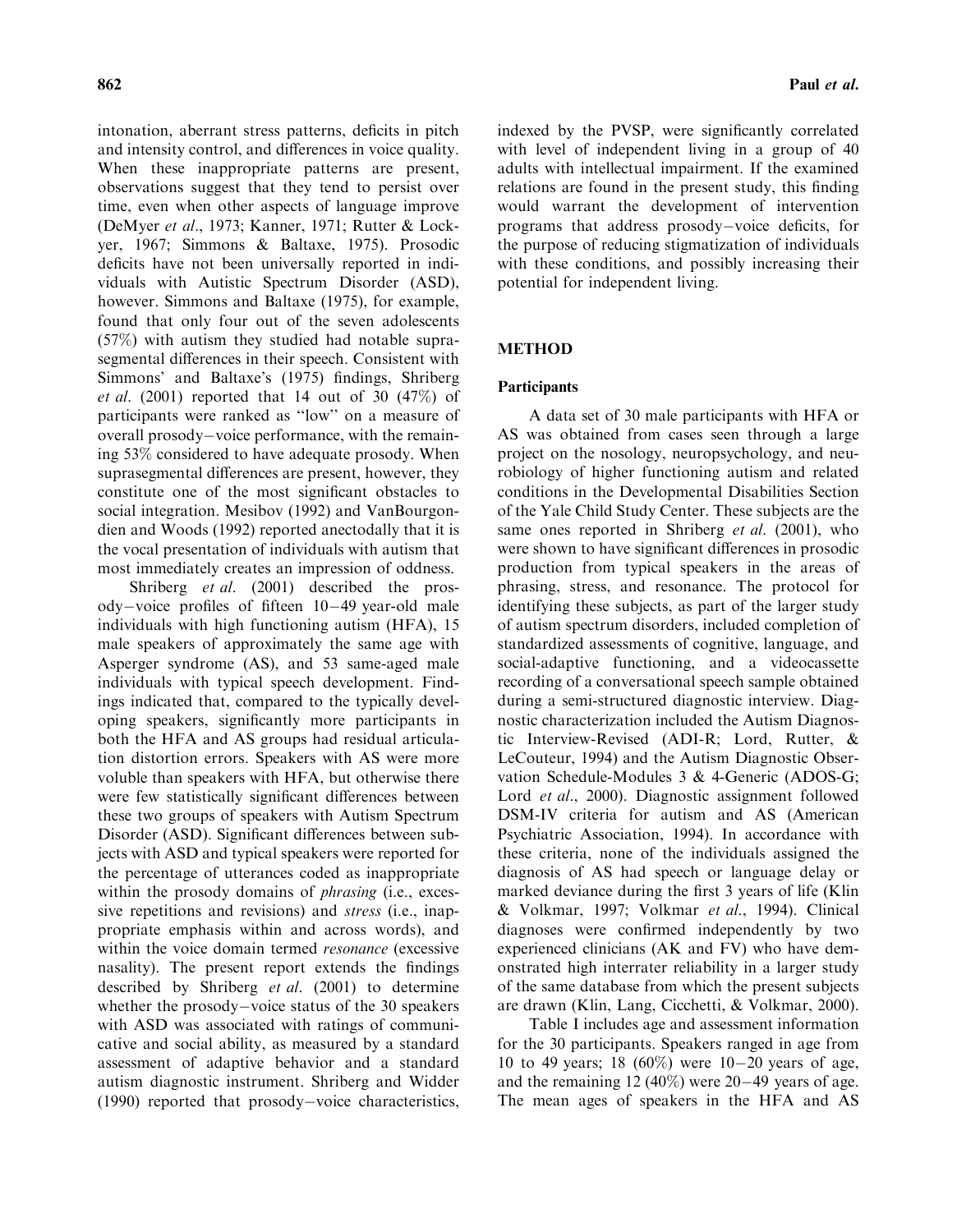|                                                  | High functioning autism (HFA) |                  |      | Asperger syndrome (AS) |       |      |       |
|--------------------------------------------------|-------------------------------|------------------|------|------------------------|-------|------|-------|
| Variable                                         | $\boldsymbol{n}$              | $\boldsymbol{M}$ | SD   | $\boldsymbol{n}$       | M     | SD   |       |
| Age (years)                                      | 15                            | 21.6             | 10.8 | 15                     | 20.7  | 10.9 | 0.810 |
| Average words per utterance                      | 15                            | 7.6              | 4.5  | 15                     | 9.2   | 4.3  | 0.340 |
| Intelligence <sup>a</sup>                        |                               |                  |      |                        |       |      |       |
| Verbal                                           | 15                            | 96.4             | 25.8 | 15                     | 106.3 | 27.7 | 0.320 |
| Performance                                      | 15                            | 91.2             | 20.9 | 15                     | 86.9  | 27.0 | 0.630 |
| Vineland Adaptive Behavior Scales <sup>b</sup>   |                               |                  |      |                        |       |      |       |
| $CommSS^c$                                       | 15                            | 65.7             | 19.4 | 15                     | 78.1  | 24.3 | 0.140 |
| $D L S S^d$                                      | 15                            | 63.1             | 24.4 | 15                     | 61.8  | 22.7 | 0.880 |
| SocSS <sup>e</sup>                               | 15                            | 49.5             | 7.0  | 15                     | 51.2  | 20.1 | 0.770 |
| MotorSS'                                         | 15                            | 91.1             | 21.2 | 13                     | 84.1  | 25.1 | 0.430 |
| CompSS <sup>g</sup>                              | 15                            | 55.3             | 14.1 | 15                     | 58.9  | 18.6 | 0.550 |
| Autism Diagnostic Observation Scale <sup>h</sup> |                               |                  |      |                        |       |      |       |
| Communication                                    | 15                            | 5.4              | 1.5  | 15                     | 3.7   | 1.3  | 0.003 |
| Socialization                                    | 15                            | 12.0             | 1.9  | 15                     | 9.9   | 1.7  | 0.004 |

Table I. Participant Description

<sup>a</sup> Wechsler Intelligence Scale for Children, 3rd ed. (WISC; Wechsler, 1992) or Wechsler Intelligence Scale for Adults, 3rd ed. (WAIS; Wechsler, 1997).

 $<sup>b</sup>$  Sparrow, Balla, and Cicchetti (1984).</sup>

<sup>c</sup> Communication Scale Standard Score.

<sup>d</sup> Daily Living Scale Standard Score.

Socialization Scale Standard Score.

 $f$  Motor Scale Standard Score.

<sup>g</sup> Adaptive Behavior Composite Standard Score.

 $h$  Lord et al. (2000).

groups, respectively, were 21.6 and 20.7 years. Statistical tests  $(t$  tests) for differences between the ages of speakers in each group, as well as for differences on all other variables in Table I, were nonsignificant, with the exception of two subscales of the Autism Diagnostic Observation Schedule-G (Lord et al., 2000). This difference reflects the generally better formal language performance (also reflected in the higher, though not significantly higher, verbal IQ and Vineland Communication scores) in the AS group, as well as the significant correlation found between verbal IQ and ADOS Socialization and Vineland Communication scores in this sample (See Table II). In general, the differences between the two groups' ADOS scores reflect a somewhat lower level of disability in the AS sample.

There was no significant difference on PVSP total scores between the 46.7% of subjects under 16 years of age, and the 53.5% of the subjects who were 16 and older  $(t=1.92; p < .07)$ .

#### **Measures**

### Prosody-Voice Screening Profile

Data for this report were derived from videotaped structured interview samples analyzed using the  $Proof_V-Voice$  Screening Profile (PVSP; Shriberg et al., 1990), an instrument that has been used with a variety of children and adults with communicative disorders (McSweeny & Shriberg, 2001; Odell & Shriberg, in press; Shriberg, Aram, & Kwiatkowski, 1997a; Shriberg & Widder, 1990). The data used in the present study consist of the same ratings reported in Shriberg et al., (2001) for the subjects with ASD. The PVSP provides reference data (used in Shriberg, 2001 to compare subjects to typical speakers) for

Table II. Correlations Among Prosody-Voice Variables and Communication and Socialization Scores

|               | <i>Vineland</i> Comm. | <i>Vineland</i> Soc. | ADOS-G Comm. | ADOS-G Soc. | Verbal IO |
|---------------|-----------------------|----------------------|--------------|-------------|-----------|
| Phrasing      | $-.10$                | .22                  | .23          | .13         | $-.31$    |
| <b>Stress</b> | .17                   | .04                  | $-.38*$      | $-.29$      | .22       |
| Resonance     | .25                   | $.35*$               | .27          | .15         | .27       |
| Verbal IO     | $.68*$                | .10                  | $-.33$       | $-.47*$     | 1.0       |

\* Significant at  $p < .05$ .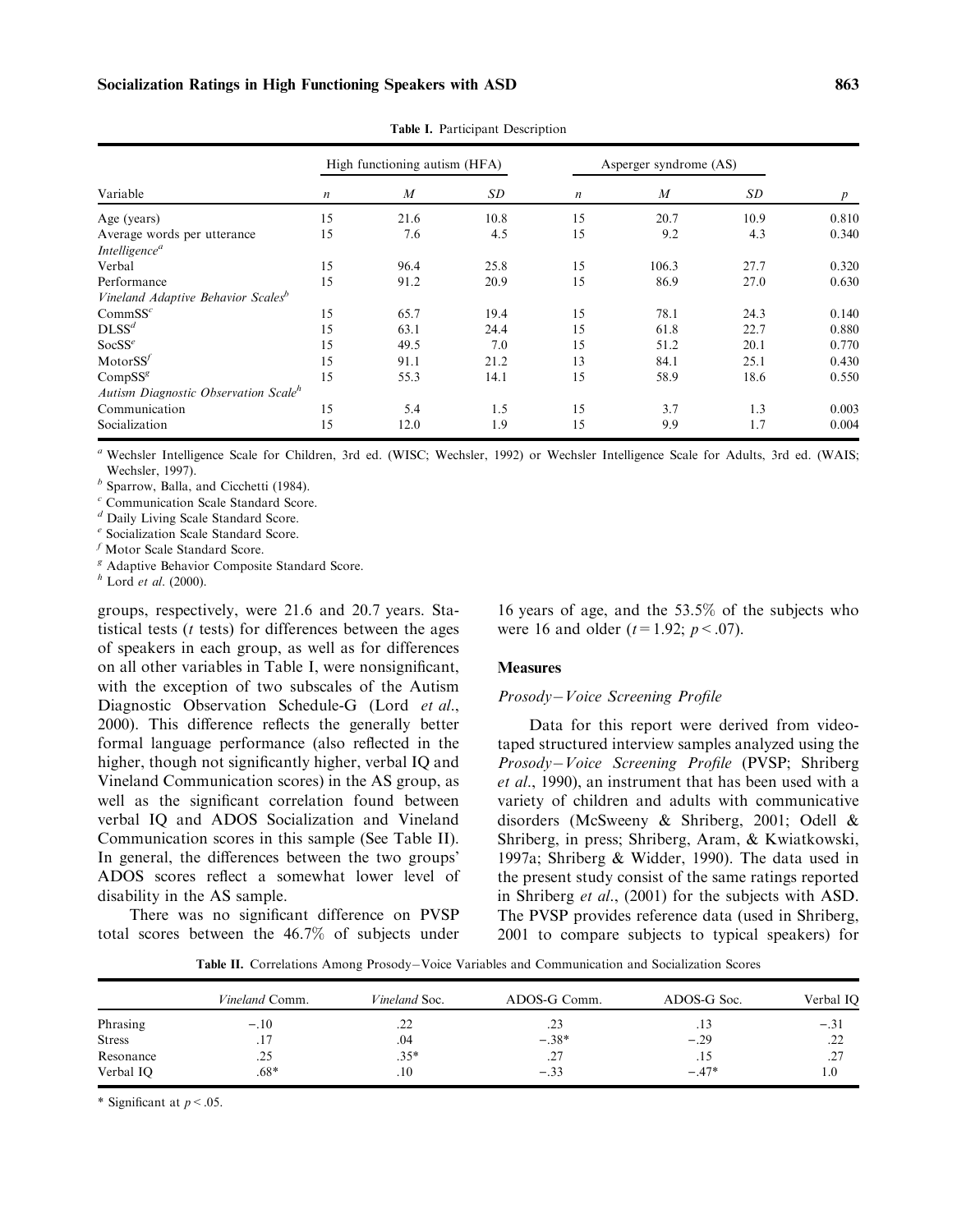conversational speech samples from typical speakers (Shriberg, Kwiatkowski, Rasmussen, Lof, & Miller, 1992), and has appropriate psychometric characteristics for use as a screening instrument (cf. McSweeny & Shriberg, 2001; Shriberg et al., 1990). PVSP analytic conventions provide information in each of seven prosody-voice domains, expressed as a percentage of utterances judged to be appropriate for each domain. Utterances are judged qualitatively and quantitatively, based on guidelines and audio training exemplars that account for the age and sex of speakers and the content of utterances. These domains are briefly described as follows:

Phrasing: the smoothness or fluency of speech (part-and whole-word repetitions and revisions).

Rate: the overall pace of speech (too slow or too fast, as measured by syllables/second).

Stress: the relative emphasis on syllables and words (intensity, pitch, duration).

Loudness: the intensity with which utterances are produced (too loud, too soft).

Pitch: the average frequency of the voice (too high, too low).

Voice quality: the sound produced by the larynx (e.g., harsh, strained).

Resonance: the sound produced by the vocal tract (e.g., nasality, denasality, pharyngeal resonance).

Speech sample data for the present study consisted of the same material used in Shriberg *et al.*  $(2001)$ . Phonetic transcription and prosody-voice coding of the 30 speech samples, described in more detail in Shriberg et al., (2001), were completed by an experienced research transcriber (JM) using a Panasonic AG520B videocassette playback system and protocols referenced to adolescent and adult speakers (Shriberg, 1993; Shriberg, Austin, Lewis, McSweeny, & Wilson, 1997b). The transcriber had participated in intra- and interjudge agreement studies for both narrow phonetic transcription and prosody-voice coding (McSweeny & Shriberg, 1995). Interjudge agreement for the current study at the summative level of prosody-voice coding was  $89.6\%$  based on appropriate versus inappropriate prosody-voice codes for each of the six domains and 85.6% based on exact agreement for both appropriate and all inappropriate codes. Interjudge coding agreement for the three prosody-voice domains of specific interest in this study—Phrasing, Stress, and Resonance—was as follows for the four levels of agreement (from item level to summative level): Phrasing:  $73.6-95.8\%$ ; Stress:  $14.3 - 86.8\%$ ; and Resonance:  $43.4 - 83.3\%$ . Thus, as in other studies using this screening instrument (McSweeny & Shriberg, 1995, in press), certain prosody-voice codes have marginal or inadequate interjudge reliability at the most detailed levels of comparison (generally involving relatively few occurrences of each code). Whereas findings at the summative level appear to have adequate reliability, code-level reliability findings in some domains must be interpreted with caution.

The Vineland Adaptive Behavior Scales-Survey Form (Sparrow et al., 1984), a nationally standardized semi-structured caregiver interview instrument that assesses day-to-day adaptive functioning, was administered to primary caregivers by research assistants well-trained in Vineland interview and scoring procedures. Scoring was accomplished using software supplied by the publisher. For the present study, standard scores on the Communication and Socialization scales of this measure were used to index participants' functional abilities in communication and social skills as perceived by their primary caregivers.

Communication items on the Vineland include caregiver report of the subject's ability to ask questions, talk about abstract concepts, relate experiences, use appropriate syntactic forms and articulation, to provide information such as age, birthday, address, directions and to articulate long-range plans. Socialization items include queries on interpersonal skills, such as initiation of conversations, cooperating with others, having friends and belonging to clubs and other groups; leisure skills such as playing games, having hobbies, engaging in group activities and going places independently; and coping skills such as using table manners, apologizing, borrowing and returning, and keeping appointments. Higher scores on these scales indicate higher levels of ability.

The Autism Diagnostic Observation Schedule-Generic (ADOS-G, Lord et al., 2000) uses a structured interview format to evoke communicative and social behaviors. Communication behaviors examined include amount of echoed speech, stereotyped/ idiosyncratic language use, difficulties in using language to ask for and give information or report events, and abnormal use of gestures. Social interaction behaviors observed include unusual eye contact or facial expression, limitations in nonverbal communication, difficulties in expressing and responding to emotions, insight, understanding personal responsibility for actions, quality of social overtures, responses and rapport, amount of reciprocal social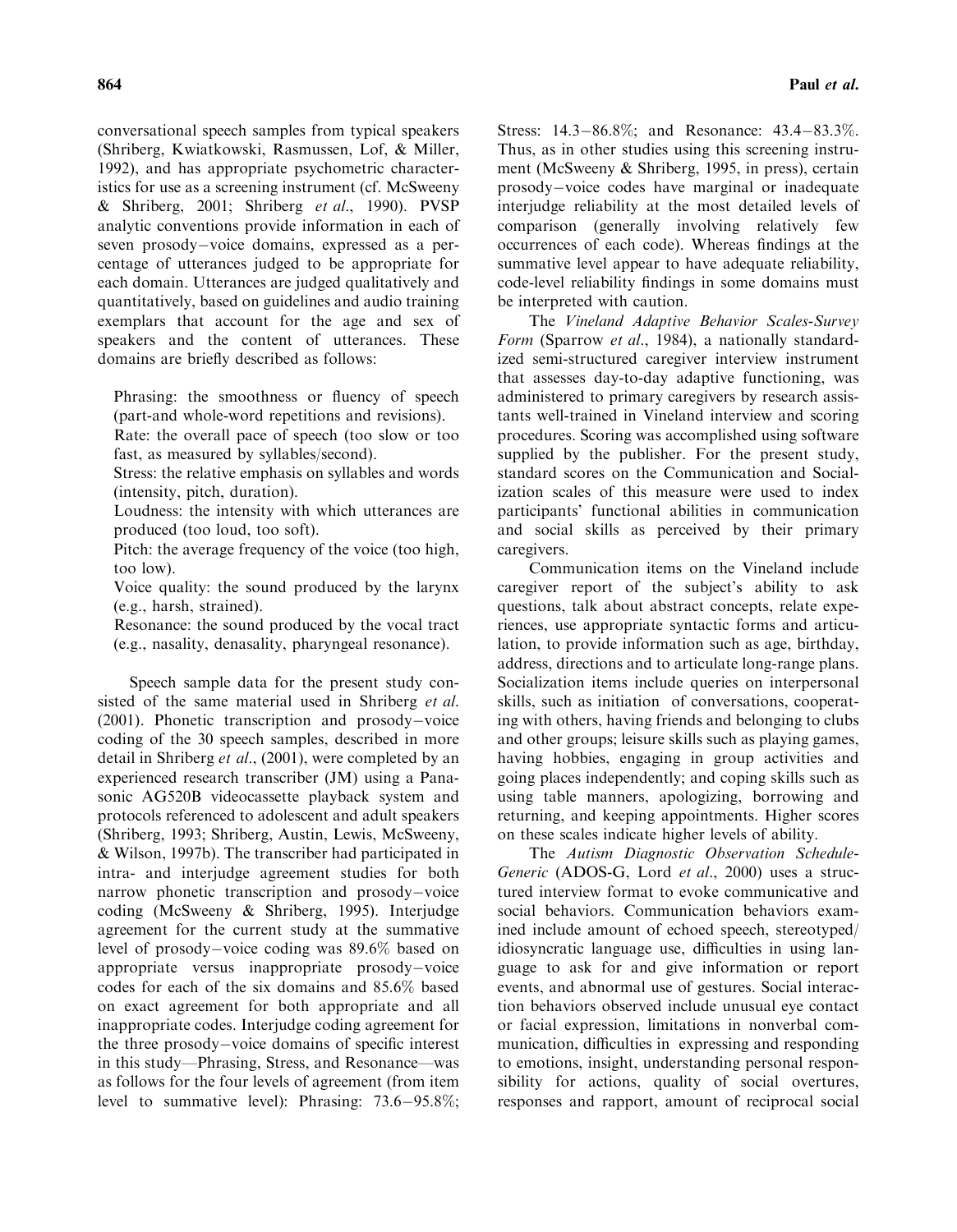interaction, use of imagination, and extent of stereotyped and restricted interests. These responses are scored according to detailed coding criteria, with higher scores indicating higher levels of pathology, which are then entered into a quantitative algorithm used to assign presence of absence of a diagnosis of autism. Thus, higher scores on the Communication and Socialization sections of this measure indicate higher levels of disability.

# RESULTS

## Regression Analysis

Regression analyses using the SPSS statistical package (SPSS for Windows, version 10) were completed to determine whether specific prosodic variables were related to communication and socialization ratings. The prosodic variables identified by Shriberg *et al.* (2001) as differentiating subjects with ASDs from typical speakers—Phrasing, Stress, and Resonance—were entered as predictors in regression equations with Vineland Communication and Socialization standard scores and ADOS-G Communication and Socialization raw scores as outcome measures.

Using Vineland Communication standard score as the outcome, no significant association with any of the three prosody variables was found. It should be noted that the range of standard scores on this scale was quite broad (38–113), and nearly half (47%) the subjects, with representatives from both diagnostic groups, scored within the normal range  $(270)$ . This may be due to the fact that Vineland Communication scores in subjects with ASDs are inflated by these subjects' high levels of written language performance. Since Expressive, Receptive, and Written language scores are averaged to obtain the Communication scale score, some of the variance in Expressive and Receptive communication may have been masked by the relatively high performance in written language that is characteristic of this population (Paul et al., 2004).

Using Vineland Socialization standard score as the outcome variable, however, regression results indicated a significant  $R$  value of .43. The model revealed that % appropriate Resonance score was a significant predictor  $(p < .05)$ ; and the correlation between % appropriate Resonance and Vineland Socialization was significant at  $p < .05$ ,  $r = .35$  (See Table II). There was a broad range of variability on the Vineland Socialization standard scores  $(32-95)$ , but only three subjects scored within the normal range on this measure, all with a diagnosis of AS.

Regression analysis using ADOS-G Communication score as the outcome variable also revealed a significant R, at .64. The model showed  $\%$  appropriate Resonance to be a significant predictor  $(p < .02)$ , and % appropriate Stress to approach a significant level of prediction  $(p < .07)$ . Correlational analysis revealed that ADOS-G Communication score was significantly related to  $\%$  appropriate Stress ( $r = .38$ ,  $p < .04$ ).

No significant prediction was found for ADOS Socialization Score. This may be related to the fact that these subjects' ADOS-G Socialization scores clustered at the high end of the scale, from 6 to 14 with a mean at 12 and *SD* of 1.9. With a possible range of  $0-14$  on this measure, there was little variance among the present subjects, whereas ADOS-G Communication scores spanned a larger portion of the range of possible scores (from 2 to 7, in a possible range of  $0-8$ ) and fell closer to the midpoint of the range, at 5.4. Thus the small degree of variability in ratings of social disability among all the current subjects on this scale may have made it difficult to detect relationships between this variable and prosody-voice performance. No other significant predictors were found. The correlations associated with these analyses are presented in Table II.

It should be noted that, since correlational analyses showed that the three predictor variables were relatively independent, with low correlations among them (See Table II), collinearity diagnostics was not considered necessary.

#### Distribution Analyses

Participants' scores on the prosody-voice and the communication and socialization measures in each of the two instruments were dichotomized to form high and low clinical classifications. Participants with 85% or more appropriate utterances on each of the three prosody-voice variables were classified as high on the respective variable; those with fewer than 85% appropriate utterances were classified as low. The 85% PVSP cut-off point was motivated by two considerations. First, this screening instrument considers percentages in the  $80-90\%$  region as *questionable*, relative to the regions for *pass* ( $>90\%$ ) and *fail*  $( \leq 80\%)$ . Second, the 85% criterion met distributional requirements for the present analysis, with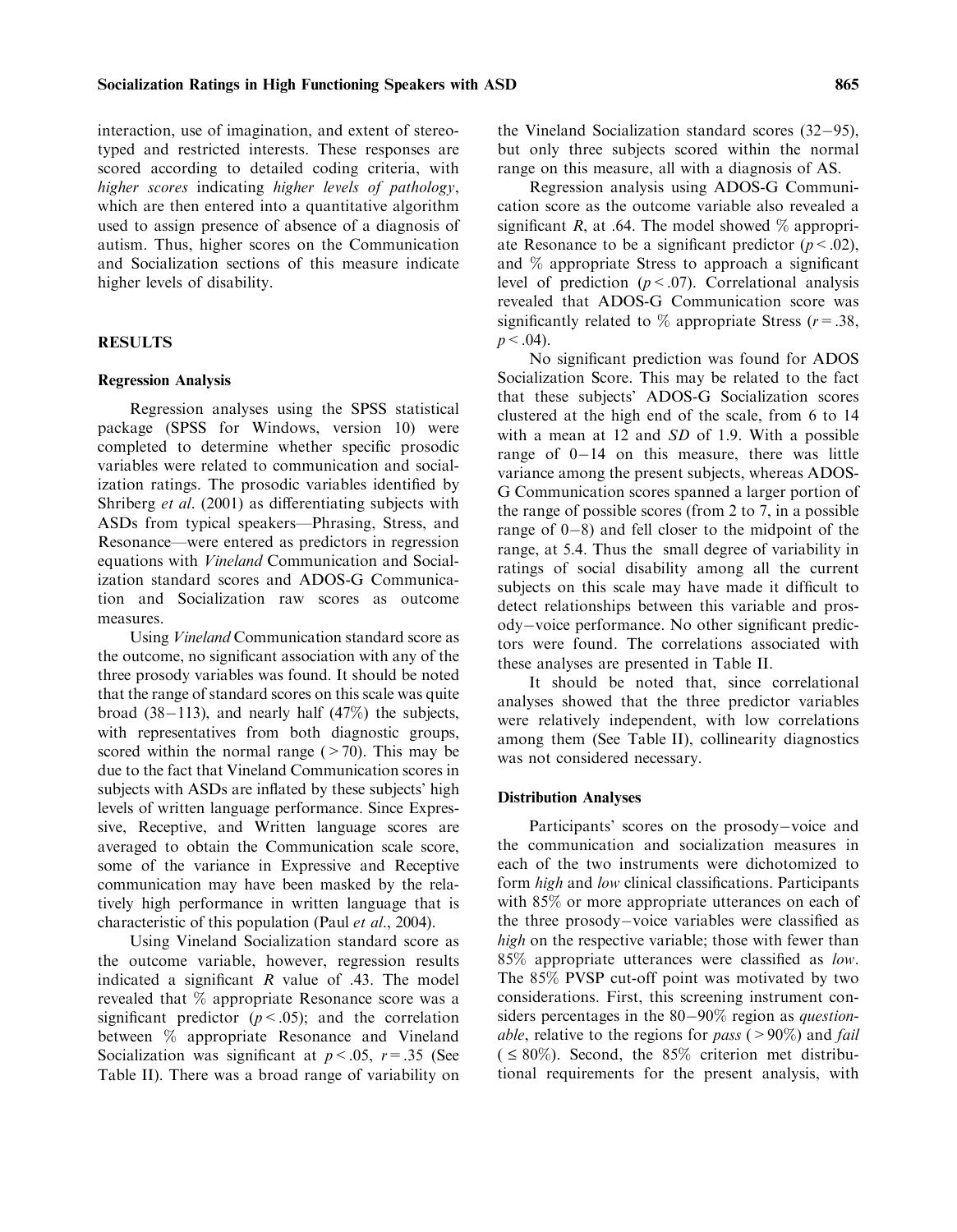approximately equal numbers of participants with scores above and below this cut-off point and no scores falling from 84 to 86% on any of the three variables. It should be noted that there was no significant difference in verbal IQ of subjects ranked high vs. low on any of the three  $prosody-<sub>voice</sub>$ domains, nor were there any significant correlations between verbal IQ and any of these three prosody ratings. There were, however, correlations between verbal IQ and scores on both Vineland Communication and ADOS Socialization (See Table II).

The cut-off point to dichotomize Vineland scores was a standard score of 55, or three standard deviations below the mean of the typical population, because 90% of the participants scored below 70. Thus, scores above 55 on the Vineland (Vld.) were high; those at or below 55 were considered low. The high/low cut-off scores for the ADOS-G scales were set at the mean scores for the present sample and adjusted to accommodate the directional difference (i.e., higher Communication and Socialization scores reflect increasing disability). Thus, Communication scores for these speakers ranged from 2 to 7, with a mean of 5.4 ( $SD=1.5$ ). In order to make reading Figs.  $1-3$  easier, ratings of 5 or below were classified as high (i.e., less disability) and scores above 5 were classified as low (more disability). It must be remembered, however, that on the ADOS-G scales a nominal score of high represents a lower numerical score (less disability) than do the nominal scores of low, which represent *higher numerical* scores (more disability).

ADOS-G Socialization scores ranged from 6 to 14, with a mean score of 12.0  $(SD=1.9)$ . Scores at 12 or below were classified as high (i.e., less disability) and scores above 12 were classified as low (more



Fig. 1. Subjects with high/low % appropriate phrasing scores categorized by communication/socialization performance.  $\dot{\cdot}$ : nominal ratings: ''low'' represents a higher numerical rating indicative of more disability, or lower functioning on the ADOS-G; while "high" represents a lower numerical rating indicative of less disability or higher functioning on the ADOS-G.



Fig. 2. Subjects high/low % appropriate stress scores categorized by communication/socialization performance.  $\chi^2$  approaches significance at 2.1;  $\phi = .26$ ;  $p > .10$ ;  $t = 2.0$   $p < .05$ .  $\dot{ }$ : nominal ratings: ''low'' represents a higher numerical rating indicative of more disability, or lower functioning on the ADOS-G; while ''high'' represents a lower numerical rating indicative of less disability or higher functioning on the ADOS-G.



Fig. 3. Subjects with high/low % appropriate resonance scores categorized by communication/socialization performance.  $\sqrt[*]{z^2}$  = 5.45;  $\phi = .42$ ;  $p < .05$ ;  $t = 2.55$ ;  $p < .025$ . ': nominal ratings: "low" represents a higher numerical rating indicative of more disability, or lower functioning on the ADOS-G; while ''high'' represents a lower numerical rating indicative of less disability or higher functioning on the ADOS-G.

disability). The same cautions apply in interpreting these scores in Figs.  $1-3$  as were stated above.

The proportion of subjects in each diagnostic group whose scores resulted in designations of ''high'' and ''low'' on the Vineland and ADOS-G Communication and Socialization Scales are given in Table III. Figures  $1-3$  illustrate the percentages of children within each PVSP classification category cross-tabulated by their communication and socialization nominal ratings, as explained above. The number of subjects who scored high vs. low on each prosody domain and each communication or socialization variable was tabulated. Phi correlation coefficients derived from chi-squared procedures were used to examine the extent of the relationship among each of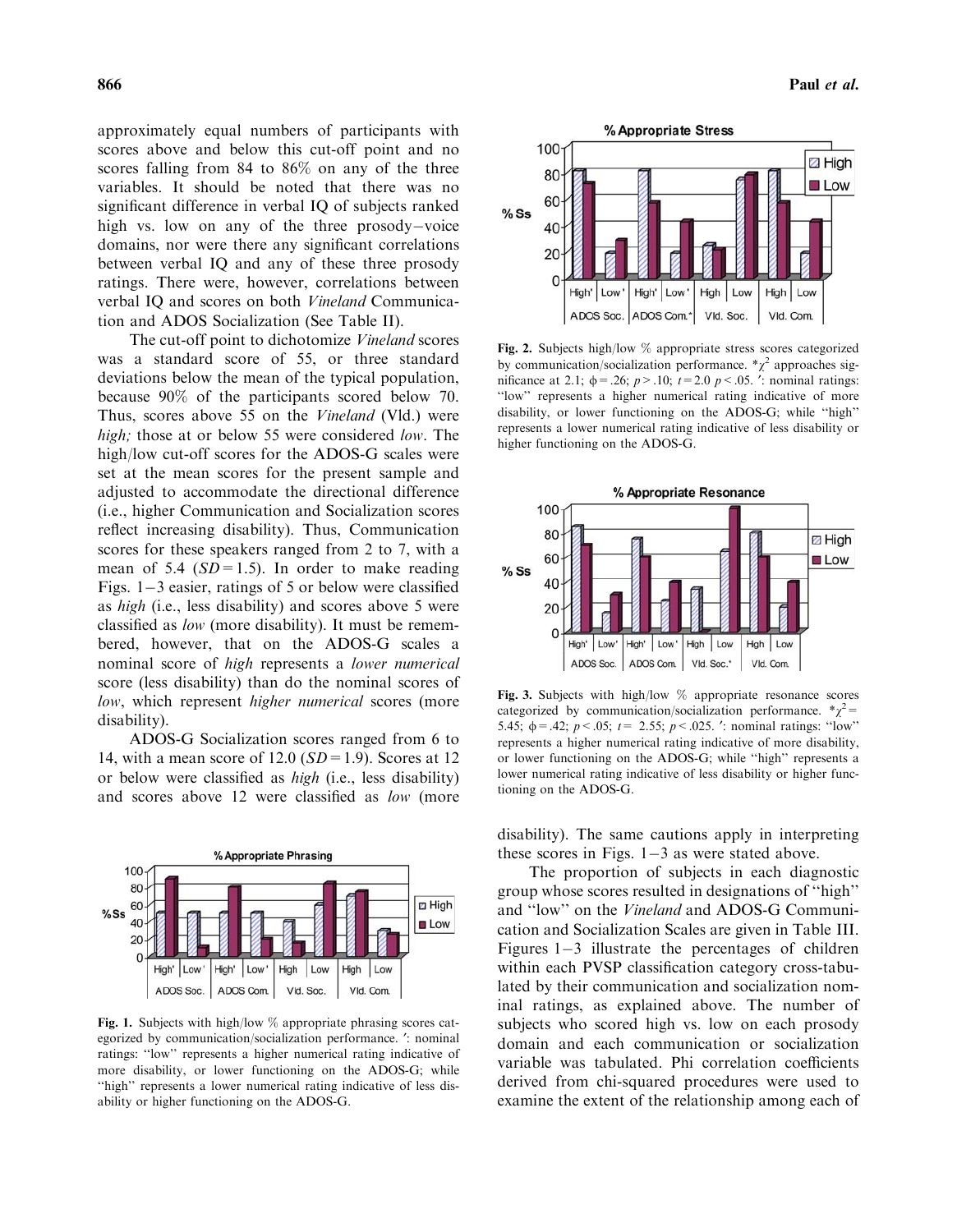Table III. Percentage of Subjects with ''High'' and ''Low'' Designations on Social and Communicative Measures

|                                   | Subjects rated<br>"High" $(\%)$ | Subjects rated<br>"Low" $(\%)$ |
|-----------------------------------|---------------------------------|--------------------------------|
| <i>Vineland</i> Communication     | 73.3                            | 26.7                           |
| <i>Vineland</i> Socialization     | 23.3                            | 76.7                           |
| ADOS-G <sup>*</sup> Communication | 70                              | 30                             |
| ADOS-G* Socialization             | 63.3                            | 36.6                           |

\*''High'' ratings are nominal scores indicating better functioning; numerical scores on this measure are low, indicating less disability; ''low'' ratings are nominal scores indicating poorer functioning; numerical scores on this measure are high, indicating more disability.

these three prosody variables and communication and socialization scores.

As shown in Fig. 1, no relationship is seen between the distribution of subjects on Phrasing performance and their ratings on communication and socialization measures, as the regression analysis indicated. For Stress, there was a marginally significant phi value for ADOS-G Communication score, indicating that subjects with high levels of appropriate Stress were more likely to receive better (i.e., lower) Communication ratings on the ADOS-G than subjects with low Stress scores. For Resonance, there was a significant phi value for Vineland Socialization score, indicating that subjects with high levels of appropriate Resonance were more likely to receive better Socialization ratings on the Vineland than subjects with low Resonance scores. Despite the fact that these were the only two statistically significant comparisons, Figs. 2 and 3 demonstrate that all the comparisons for Stress and Resonance trended in a similar direction. That is, more subjects with higher levels of appropriate prosody-voice scores received better ratings on the Communication and Socialization variables, whereas more subjects with lower levels of prosody-voice performance received poorer ratings on the Communication and Socialization variables.

### DISCUSSION

Both regression and distributional analyses in this study reveal weak but converging relationships between certain prosody-voice deficits and ratings of social and communicative abilities. Although some individuals with ASDs have more difficulty in appropriate Phrasing than typically speaking peers, their Phrasing errors do not appear to have any significant effect on listeners' judgments of their social/communication skill. Stress and Resonance problems do, however, appear to have some effect on how listeners perceive their social and communicative competence. Although Stress and Resonance explain small portions of the variance in social and communication ratings, and clearly other factors are involved in determining attributions of social and communicative competence, the consistent trends reported here suggest some contribution of these suprasegmental characteristics to perceptions of social-communicative skills in this population.

Only 33% (10/30) of participants in the current sample were coded as having inappropriate Resonance. Forty-seven percent (14/30) were ranked ''low'' in their use of appropriate stress. Moreover, these prosodic deficits are relatively independent of each other, so that individuals may be quite disordered in some aspects of prosodic production, but relatively typical in others. Further, these skills do not appear to be related to verbal IQ. This dissociation is most likely explained by the well-documented findings (e.g., Emmorey, 1987; McNeely & Parlow, 2001; Mitchell, Elliott, Barry, & Cruttenden, 2003; Plante, Creusere, & Sabin, 2002) that prosodic and linguistic functions are to some degree differentially lateralized and that prosodic processing is somewhat independent of semantics and syntax.

These findings suggest that careful assessment of the suprasegmental features of speech in individuals with ASDs will be necessary in order to identify which individuals demonstrate prosodic difficulties. For the substantial minority of individuals with ASDs that do, these findings emphasize the need for intervention aimed at addressing the prosodic differences that may be associated with listeners' perception of these speakers' interpersonal competence. Although more research on the prosodic characteristics of speakers with ASDs is clearly needed, an equally urgent need is for the development of methods of remediating prosody-voice differences that can be shown to result in more favorable perceptions on the part of social partners.

## ACKNOWLEDGMENTS

Our thanks to Amy Augustyn, Stephanie Miles, and Chad Allen for their assistance. Preparation of this paper was supported by Research Grant P01- 03008 funded by the National Institute of Mental Health (NIMH); and by the STAART Center grant U54 MH66494 funded by the National Institute on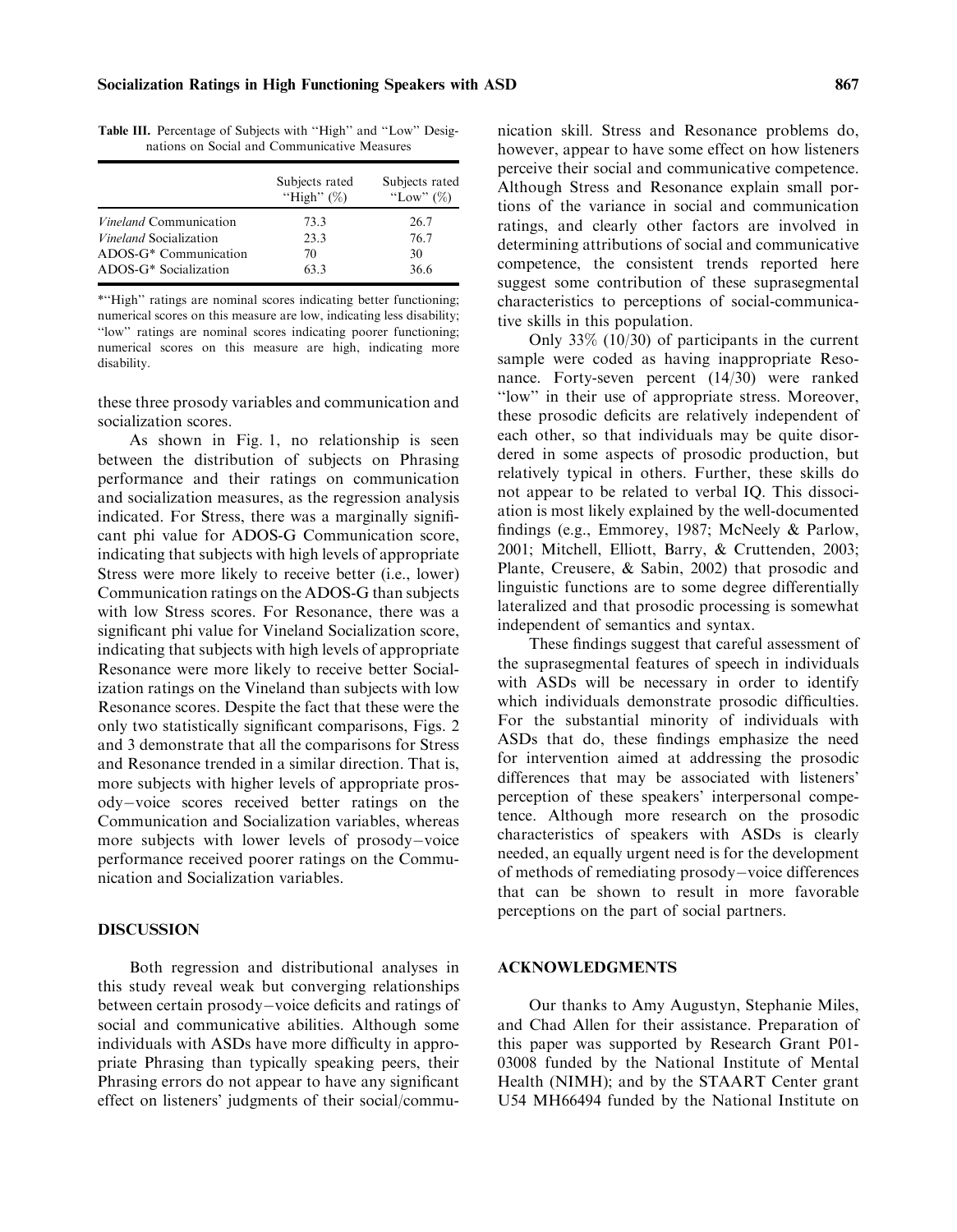Deafness and Other Communication Disorders (NIDCD), the National Institute of Environmental Health Sciences (NIEHS), the National Institute of Child Health and Human Development (NICHD), the National Institute of Neurological Disorders and Stroke (NINDS); a Mid-Career Development grant K24 DC006619 from the National Institute on Deafness and Other Communication Disorders (NIDCD); as well as by the National Alliance for Autism Research.

#### REFERENCES

- American Psychiatric Association. (1987). Diagnostic and Statistical Manual of Mental Diseases-IIIR. Washington, DC: Author. American Psychiatric Association. (1994). Diagnostic and Statisti-
- cal Manual of Mental Diseases-IV. Washington, DC: Author.
- Arthur, G. (1962). The Arthur Adaptation of the Leiter International Performance Scale. Washington, DC: Psychological Service Center.
- Baltaxe, C., & Simmons, J. (1985). Prosodic development in normal and autistic children. In: E. Schopler, & G. Mesibov (Eds.), Communication problems in autism. (pp.  $95-125$ ). New York: Plenum Press.
- DeMyer, M., Barton, S., DeMyer, W., Norton, J., Allen, J., & Stelle, R. (1973). Prognosis in autism: A follow-up study. Journal of Autism and Childhood Schizophrenia, 3, 199-246.
- DeMyer, M., Hingtgen, J., & Jackson, R. (1981). Infantile autism reviewed: A decade of research. Schiophrenia Bulletin, 7, 388451.
- Fay, W., & Schuler, A. (1980). Emerging language in autistic children. Baltimore: University Park Press.
- Kanner, L. (1943). Autistic disorders of affective contact. Nervous  $Child, 2, 217-250.$
- Kanner, L. (1971). Follow-up of eleven autistic children, originally reported in 1943. Journal of Autism and Childhood Schizophrenia, 2, 119-145.
- Kaufman, A., & Kaufman, N. (1983). Kaufman Assessment Battery for Children. Circle Pines, MN: American Guidance Co.
- Klin, A., Lang, J., Cicchetti, D. V., & Volkmar, F. R. (2000). Interrater reliability of clinical diagnosis and DSM-IV criteria for autistic disorder: Results of the DSM-IV autism field trial. Journal of Autism and Developmental Disorders, 30(2),  $163 - 167$ .
- Klin, A., & Volkmar, F. (1997). Asperger syndrome. In: D. Cohen, & F. Volkmar (Eds.), Handbook of autism and pervasive developmental disorders. (2nd ed., pp. 94-122). New York: Wiley.
- Klin, A., Volkmar, F., & Sparrow, S. (1992). Autisitc social dysfunction: Some limitations of the theory of mind hypothesis. Journal of Child Psychology and Psychiatry, 33, 861-876.

Lahiste, I. (1970). Suprasegmentals. Cambridge, MA: MIT Press.

- Lord, C., & Paul, R. (1997). Communication. In: D. Cohen, & F. Volkmar (Eds.), Handbook of Autism and Pervasive Developmental Disorders. (2nd ed., pp. 195-225). N.Y: Wiley.
- Lord, C., Risi, S., Lambrecht, L., Cook, E. H., Leventhal, B. L., DiLavore, P. C., Pickles, A., & Rutter, M. (2000). The Autism Diagnostic Observation Schedule—Generic: A standard measure of social and communication deficits associated with the spectrum of autism. Journal of Autism and Developmental  $Disorders, 30(3), 205-223.$
- Lord, C., Rutter, M., & LeCouteur, A. (1994). Autism Diagnostic Interview-Revised: A revised version of a diagnostic interview

for caregivers of individuals with possible pervasive developmental disorders. Journal of Autism and Developmental Disorders, 24, 659–685.

- McSweeny, J. L. & Shriberg, L. D. (1995). Segmental and suprasegmental transcription reliability (Tech. Rep. No. 2). Phonology Project, Waisman Center on Mental Retardation and Human Development, University of Wisconsin, Madison.
- \*McSweeny, J. L. & Shriberg, L. D. (in press). Clinical research with the Prosody-Voice Screening Profile. Clinical Linguistics and Phonetics.
- Mesibov, G. (1992). Treatment issues with high-functioning adolescents and adults with autism. In: E. Schopler, & G. Mesibov (Eds.), High functioning individuals with autism. (pp. 143-156). New York: Plenum Press.
- Odell, K. H. & Shriberg, L. D. (in press). Prosody-voice characteristics of children and adults with apraxia of speech. Clinical Linguistics and Phonetics.
- Paul, R., Miles, S., Cicchetti, D., Sparrow, S., Klin, A., Volkmar, F., Coflin, M., & Booker, S. (2004). Adaptive Behavior in Autism and PDD-NOS: Micro-Analysis of Scores on the Vineland Adaptive Behavior Scales. Journal of Autism and Developmental Disorders, 34(2), 223-228.
- Rutter, M., & Lockyer, L. (1967). A five to fifteen year follow-up study of infantile psychosis. I: Description of sample. *British* Journal of Psychiatry, 113L, 1169-1182.
- Shriberg, L. D. (1986). PEPPER: Programs to examine phonetic and phonologic evaluation records. Hillsdale, NJ: Lawrence Erlbaum.
- Shriberg, L. D.  $(1993)$ . Four new speech and prosody-voice measures for genetics research and other studies in developmental phonological disorders. Journal of Speech and Hearing Research, 36, 105-140.
- Shriberg, L. D., Aram, D. M., & Kwiatkowski, J. (1997a). Developmental apraxia of speech: III. A subtype marked by inappropriate stress. Journal of Speech, Language, and Hearing Research, 40, 313-337.
- Shriberg, L. D., Austin, D., Lewis, B. A., McSweeny, J. L., & Wilson, D. L. (1997b). The Percentage of Consonants Correct (PCC) metric: Extensions and reliability data. Journal of Speech, Language, and Hearing Research, 40, 708-722.
- Shriberg, L. D., Kwiatkowski, J., & Rasmussen, C. (1990). The Prosody-Voice Screening Profile. Tucson, AZ: Communication Skill Builders.
- Shriberg, L. D., Kwiatkowski, J., Rasmussen, C., Lof, G. L., & Miller, J. F. (1992). The Prosody-Voice Screening Profile (PVSP): Psychometric data and reference information for children (Tech. Rep. No. 1). Phonology Project, Waisman Center on Mental Retardation and Human Development, University of Wisconsin, Madison.
- Shriberg, L., Paul, R., McSweeney, J., Klin, A., Cohen, D., & Volkmar, F. (2001). Speech and prosody characteristics of adolescents and adults with high functioning autism and Asperger syndrome. Journal of Speech, Language and Hearing Research, 44, 1097-1115.
- Shriberg, L. D., & Widder, C. J. (1990). Speech and prosody characteristics of adults with mental retardation. Journal of Speech and Hearing Research, 33, 627-653.
- Sparrow, S., Balla, D., & Cicchetti, D. (1984). The Vineland Adapative Behavior Scales (Survey Form). Circle Pines, MN: American Guidance Service.
- Stephens, K., Nickerson, R., & Rollins, A. (1983). Suprasegmental and postural aspects of speech production and their effect on articulatory skills and intelligibility. In: Hochberg (Ed.), Speech of the hearing impaired: Research, training and personnel preparation. (pp. 35-51). Baltimore: University Park Press.
- Tager-Flusberg, H. (1981). On the nature of linguistic functioning in early infantile autism. Journal of Autism and Developmental Disorders, 11, 45-56.
- Tager-Flusberg, H. (1995). Dissociations in form and function in the acquisition of language in autistic children. In: H.